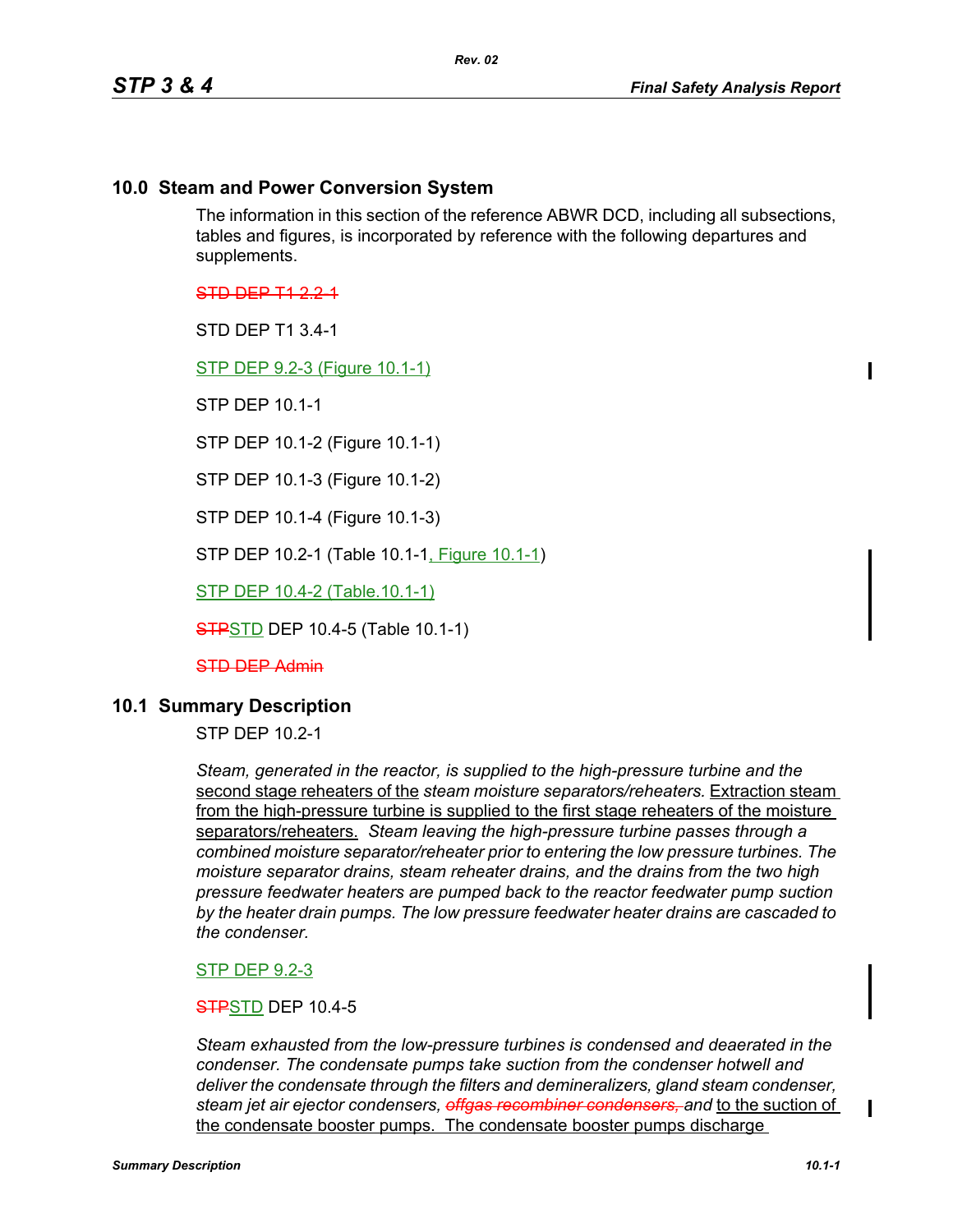condensate *through the low-pressure feedwater heaters to the reactor feed pumps. The reactor feed pumps discharge through the high pressure feedwater heaters to the reactor.*

The conceptual design information in this section of the reference ABWR DCD is replaced with the following site-specific supplemental information.

*Rev. 02*

*Major S&PC System design features are summarized in Table 10.1-1. The system main conceptual features are illustrated on Figure 10.1-1, assuming a triple pressure condenser. This type of condenser and other site dependent ABWR plant features and parameters are reported herein based on typical central U.S. site conditions. They are given here to more completely define the ABWR Turbine Island standard design and to be used as references in reviewing future ABWR plant-specific licensing submittals, and confirming that such submittals are indeed consistent with the standard design. Nothing in the ABWR Standard Plant design is meant to preclude the use of a once through cooling system and a single pressure condenser nor will such changes affect the Nuclear Island.*

## STP DEP 10.1-1

*The inlet pressure at the turbine main steam valves will not exceed rated pressure, except when operating above 95% of the maximum guaranteed turbine flow. It will be permissible to increase the inlet pressure to 103% of rated pressure, provided the control valve position is adjusted so that the resulting steam flow does not exceed the steam flow that is obtained when operating at rated pressure with control valves wide open.* The inlet pressure at the turbine main steam valves reflects reactor power, steam line flow and pressure regulator programming, but never exceeds the pressure for which the turbine components and steam lines are designed.

### STD DEP T1 3.4-1

*Non-safety-related instrumentation is provided to measure and control flow, pressure, differential pressure, temperature, and level throughout the steam and condensate system. The instrumentation provides input signals to the plant computer, recorders and control systems* Plant Information and Control System which maintain the normal operation of the plant.

#### STD DEP T1 2.2-1

#### STD DEP Admin

Safety-related instrumentation is provided to detect the fast closure of the turbine *main stop* control valves and *oil pressure,* stop valve position*, turbine first-stage pressure and main condenser pressure*. These signals go to each division of the Reactor Protection System (RPS). Refer to subsection 7.2.1 for a description of the RPS interface for these devices. In addition, safety-related instrumentation is provided to measure main steam header pressure and to provide indication of main steam line leakage. These signals go to each division of the Leak Detection and Isolation System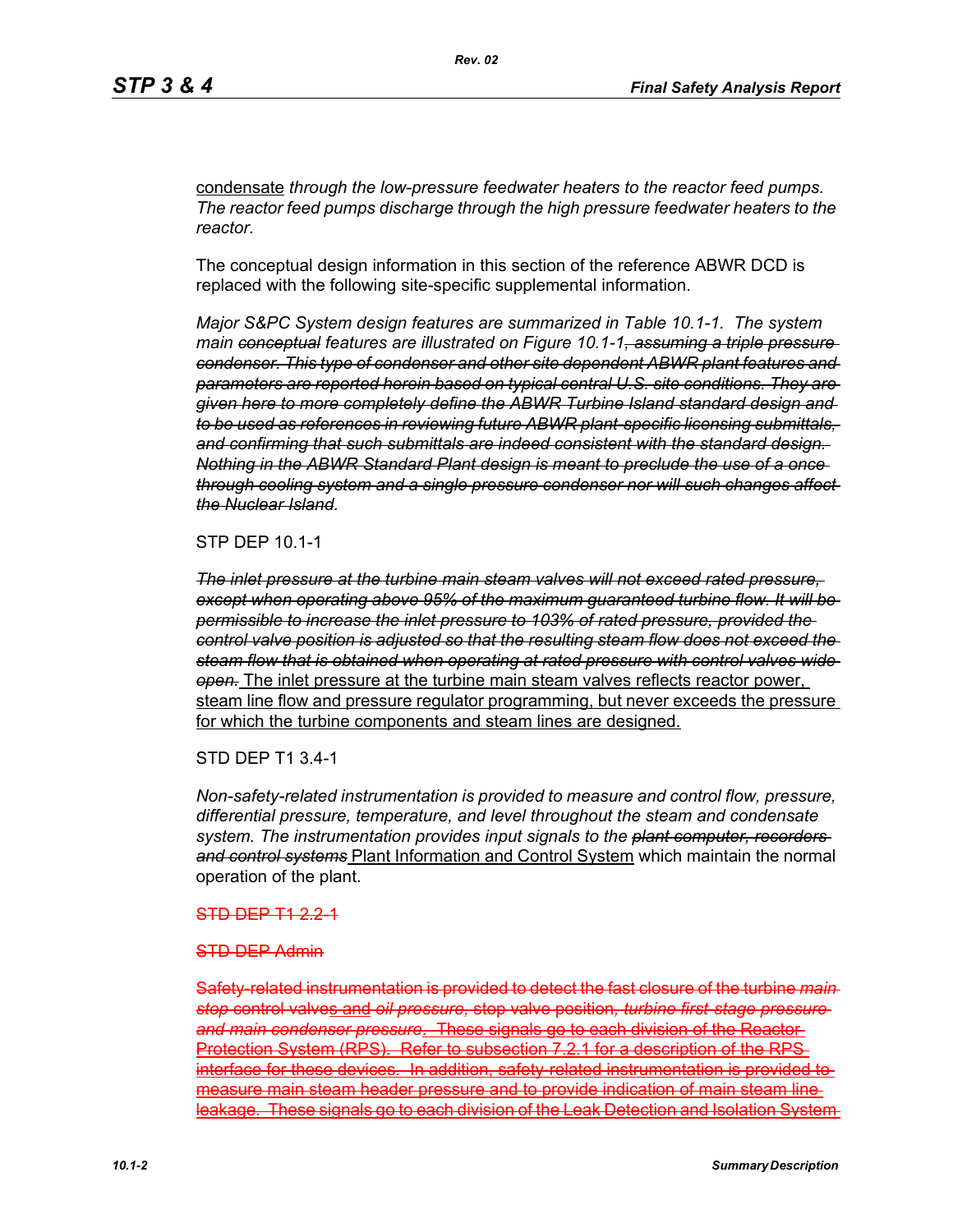(LDS). Refer to subsection 7.3.1.1.2 for a description of the LDS interface with these instruments.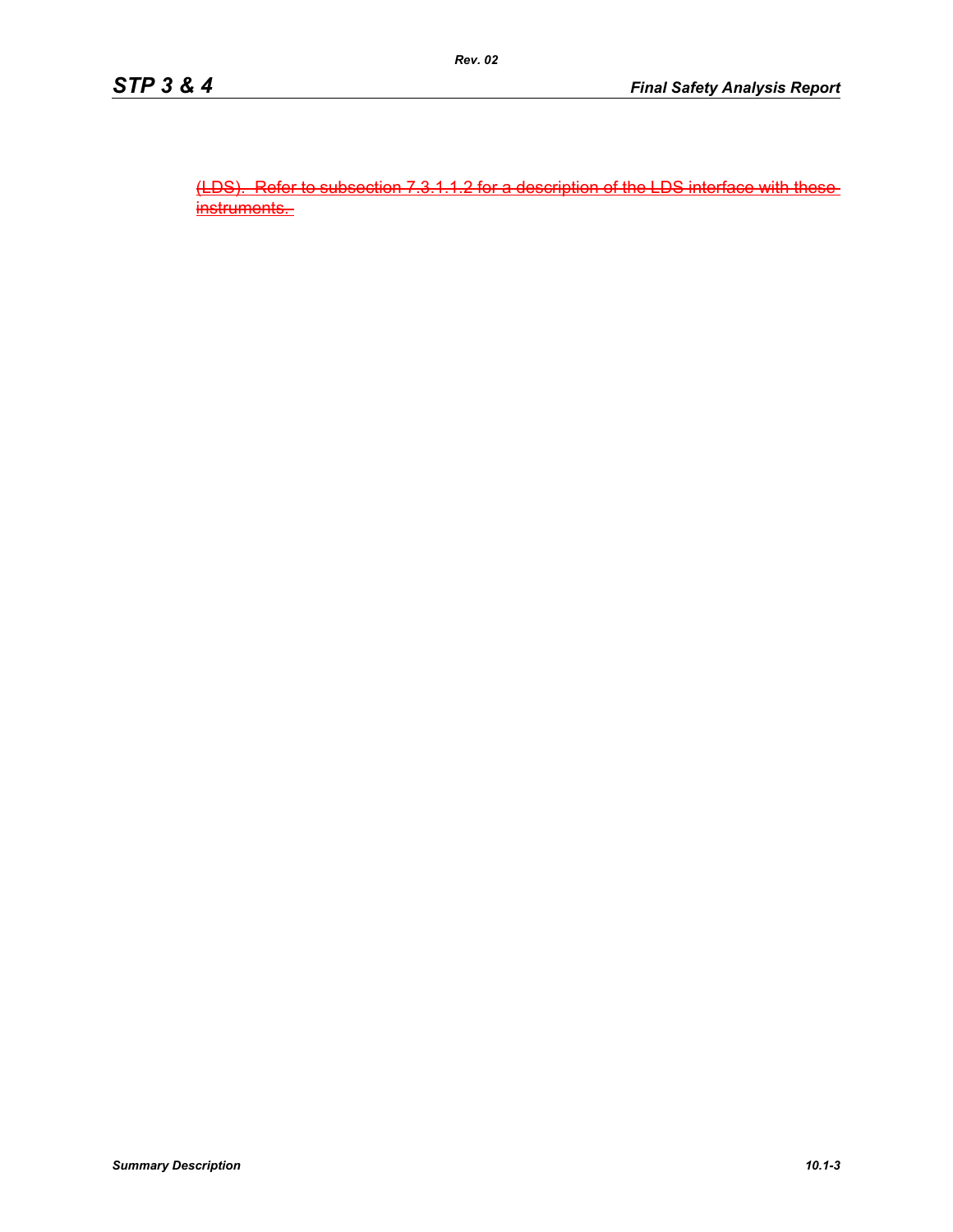# **Table 10.1-1 Summary of Important Design Features and Performance Characteristics of the Steam and Power Conversion System**

| <b>Nuclear Steam Supply System, Full Power Operation</b> |                                                            |
|----------------------------------------------------------|------------------------------------------------------------|
| Rated reactor core power, MWt                            | 3,926                                                      |
| Rated NSSS power, MWt                                    | 3,919                                                      |
| Reactor steam outlet pressure, MPaA                      | 7.17                                                       |
| Reactor nominal outlet steam moisture,%                  | 0.1                                                        |
| Reactor inlet feedwater temperature, °C                  | 215.6                                                      |
| <b>Turbine-Generator</b>                                 |                                                            |
| <b>Nominal Rating, MWe</b>                               | ~1,400                                                     |
| Turbine type                                             | Tandem compound, six flow, 132.08 cm last-<br>stage bucket |
|                                                          | 1 high pressure turbine                                    |
|                                                          | 3 low pressure turbines                                    |
| Operating speed, rad/s                                   | 188.5                                                      |
| Turbine throttle steam pressure, MPaA                    | 6.79                                                       |
| Throttle steam nominal moisture, %                       | 0.4                                                        |
| <b>Moisture Separator/Reheaters (MSRs)</b>               |                                                            |
| Number of MSRs per unit                                  | $4\,2$                                                     |
| Stages of moisture separation                            | 1                                                          |
| Stages of reheat                                         | 72                                                         |
| <b>Main Condenser (Site Dependent)</b>                   |                                                            |
| Type                                                     | <b>Multiple Single pressure</b>                            |
| Design duty, kW                                          |                                                            |
| Circulating water flow rate, $m^3/h$                     | ~136290 272,550                                            |
| Circulating water temperature rise, °C                   | 16.8 7.93 7.99                                             |
| <b>Condensate Pumps</b>                                  |                                                            |
| Number of pumps                                          | 4-50% 4 x 33% (3 operating and 1 standby)                  |
| Pump type                                                | Vertical, centrifugal multi-stage                          |
| Driver type                                              | <b>Fixed speed motor Induction motor</b>                   |
| <b>Design Conditions:</b>                                |                                                            |
| Normal flow, $m^3/h$                                     | ~ <del>1817.2</del> <b>~2300</b>                           |
| Total head, m                                            | 426.72~470 150                                             |
| Rated motor power, kW                                    | -3800 ~4450 1300                                           |
|                                                          |                                                            |

 $\mathbf I$ 

 $\mathbf{I}$ 

 $\blacksquare$ 

 $\mathbf I$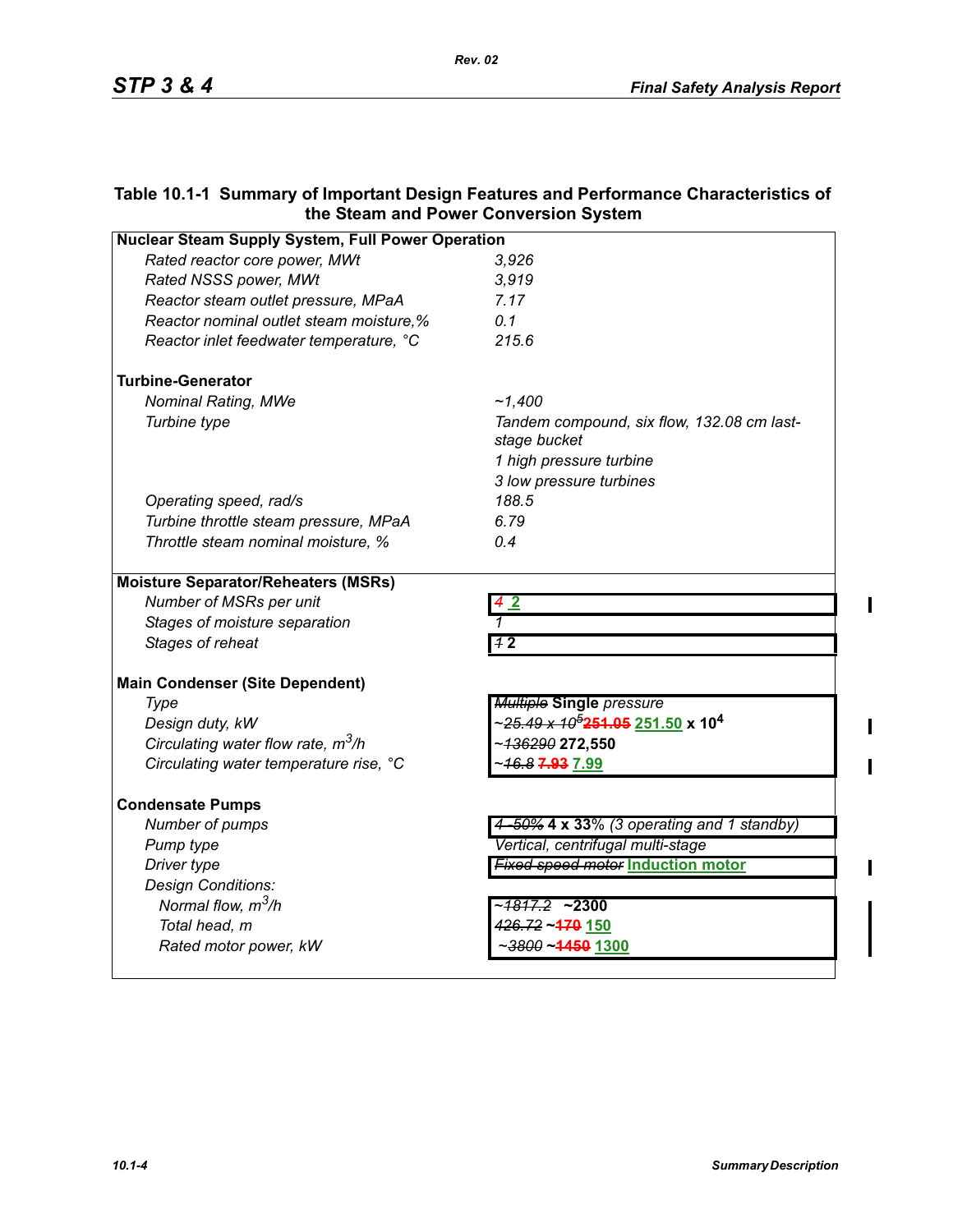|                                        | the Steam and Fower Conversion System (Continued)       |
|----------------------------------------|---------------------------------------------------------|
| <b>Condensate Booster Pumps</b>        |                                                         |
| <b>Number of Pumps</b>                 | 4x33% (3 operating, 1 standby)                          |
| <b>Pump Type</b>                       | Horizontal, centrifugal, single-multi-stage             |
| <b>Driver Type</b>                     | <b>Fixed speed Induction motor</b>                      |
| <b>Design Conditions:</b>              |                                                         |
| Normal Flow, m <sup>3</sup> /h         | $-2300$                                                 |
| Total Head, m                          | $-300280$                                               |
| <b>Rated Motor Power, kW</b>           | $-250022300$                                            |
| <b>Feedwater Heaters</b>               |                                                         |
| <b>Low Pressure Heaters</b>            |                                                         |
| a. No. 1                               |                                                         |
| Number per stage                       | 3                                                       |
| Stage pressure, kPaA                   | 24.5 48.3 43.5                                          |
| Duty per shell, kW                     | 22.4 71.43 59.8 x 10 <sup>3</sup>                       |
| <b>Drain Cooler Duty per shell, kW</b> | <u>13.5 x 10<sup>3</sup></u>                            |
| No. 2<br>b.                            |                                                         |
| Number per stage                       | 3                                                       |
| Stage pressure, kPaA                   | 60.8 99.97 90.0                                         |
| Duty per shell, kW                     | 48.85 40.51 38.4 x 10 <sup>3</sup>                      |
| c. No. 3                               |                                                         |
| Number per stage                       | 3                                                       |
| Stage pressure, kPaA                   | 147 206 249                                             |
| Duty per shell, kW                     | $51.88$ 45.78 62.8 x 10 <sup>3</sup>                    |
| d. No. 4                               |                                                         |
| Number per stage                       | 3                                                       |
| Stage pressure, kPaA                   | 330 398.5 439                                           |
| Duty per shell, kW                     | $\frac{54.90}{47.774}$ 40.9 x 10 <sup>3</sup>           |
| <b>High Pressure Heaters</b>           |                                                         |
| e. No. 5                               |                                                         |
| Number per stage                       | $\overline{c}$                                          |
| Stage pressure, kPaA                   | <del>1,353</del> <del>1363.1</del> 1244                 |
| Duty per shell, kW                     | <del>171.55</del> <b>154.64</b> 125.3 x 10 <sup>3</sup> |
| f.<br>No. 6                            |                                                         |
| Number per stage                       | 2                                                       |
| Stage pressure, kPaA                   | 2,311 2360 2250                                         |
| Duty per shell, kW                     | $+28.73$ <b>134.53</b> 136.5 x 10 <sup>3</sup>          |

## **Table 10.1-1 Summary of Important Design Features and Performance Characteristics of the Steam and Power Conversion System (Continued)**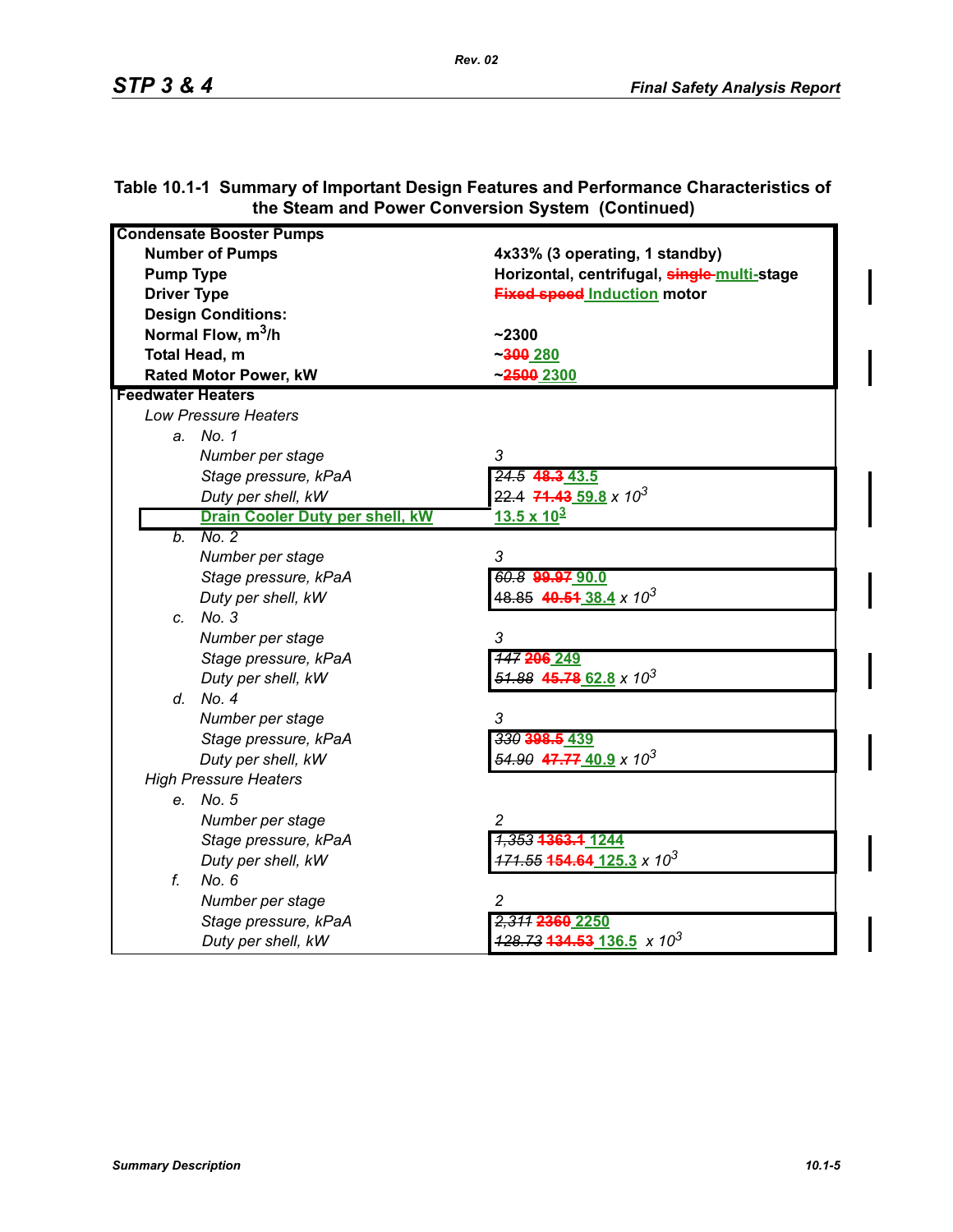| <b>Reactor Feedwater Pumps</b>       |                                                             |
|--------------------------------------|-------------------------------------------------------------|
| Number of pumps                      | 3 normally operating (33-65%), 1 standby,<br>variable speed |
| Pump type                            | Horizontal, centrifugal, single stage                       |
| Driver type                          | electric motors                                             |
| Design conditions:                   |                                                             |
| Main pumps:                          |                                                             |
| Normal flow, $m^3/h$                 | ~ <del>4202.27</del> ~3300                                  |
| Total head, m                        | ~640.08 ~ <del>720</del> .760                               |
| Rated motor power, kW                | $-77008400$<br><del>11,200</del>                            |
| <b>Heater Drain Pumps</b>            |                                                             |
| Number of pumps                      | $2 \times 50\%$ 4 x 33% (3 operating, 1 standby)            |
| Pump type                            | Horizontal, centrifugal                                     |
| Driver type                          | <b>Fixed speed motor Induction Motor</b>                    |
| Design conditions:                   |                                                             |
| Normal flow, $m^3/h$                 | ~ <del>1362.9 </del> ~1250                                  |
| Total head, m                        | $-228 - 370$                                                |
| Rated motor power, kW                | ~ <del>1850</del> ~ <del>2000</del> 1600                    |
| <b>High Press. Heater Drain Tank</b> |                                                             |
| Number of tanks                      | 21                                                          |
| Design, pressure kPa MPaG            | 1,517 4.7 1.67 & Full Vac.                                  |
| Tank capacity, m <sup>3</sup>        | $56,700 L^2 \sim 7698$                                      |
| <b>Low Press. Heater Drain Tanks</b> |                                                             |
| <b>Number of tanks</b>               | $\overline{3}$                                              |
| <b>Design, pressure MPaG</b>         | 0.35 & Full Vac.                                            |
| <b>Tank capacity, m3</b>             | ~4                                                          |

## **Table 10.1-1 Summary of Important Design Features and Performance Characteristics of the Steam and Power Conversion System (Continued)**

*\* Nominal depending on specific Turbine Building layout considerations*

 $\mathbf I$ 

 $\blacksquare$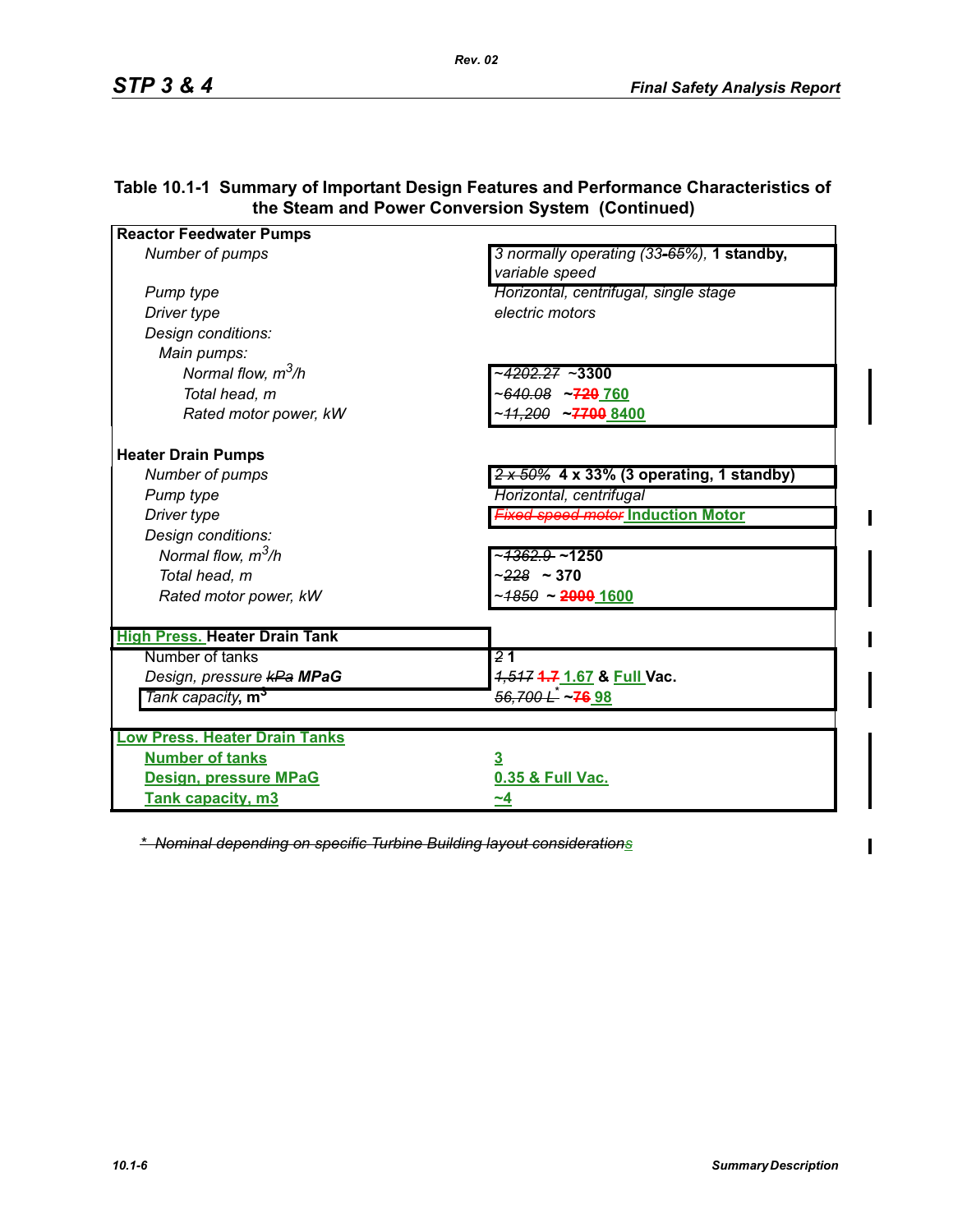